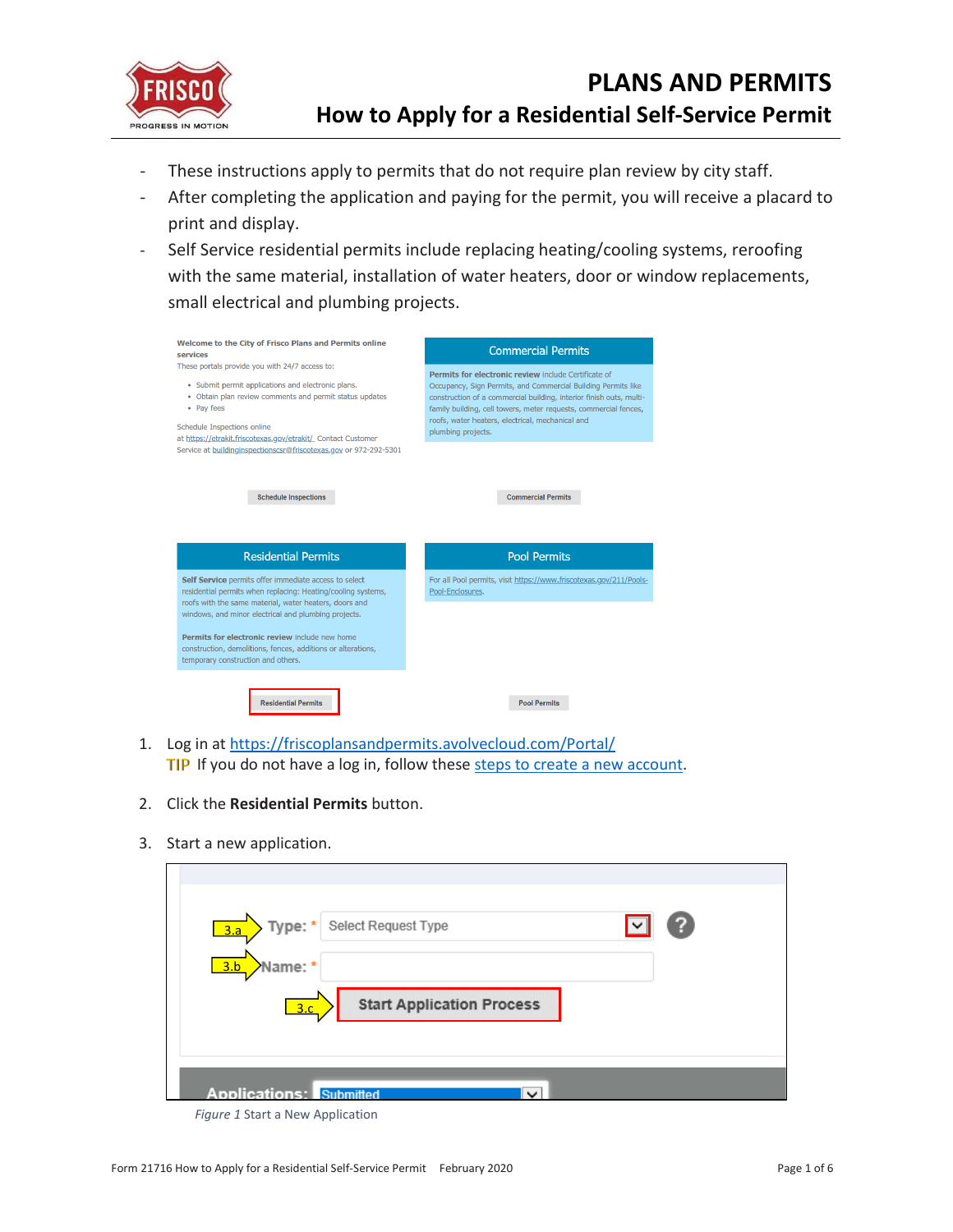

4

- a. Select a Permit Request **Type** using the drop-down arrow.
- b. Enter a unique project/application **Name**. This is a reference for your use only and is not attached to the permit.

TIP As a homeowner, you might want to name the project based on your address or a simple project name.

TIP As a contractor, you might want to name the project based on the address, the homeowner name, or your own contract/project number.

c. Click the **Start Application Process** button.



*Figure 2* Terms and Conditions

**Accept & Start My Application** 

- 4. Review the Terms and Conditions. **Select the box** to indicate you have read, understood, and agree. Click the **Accept & Start My Application** button.
- 5. Complete the Permit Application page with the required project details indicated by a red asterisk (\*).

| - Project Information                 | <b>INCOMPLETE</b>                                                                                 |
|---------------------------------------|---------------------------------------------------------------------------------------------------|
| Project Address *<br>$\overline{5.a}$ | The Address must be Valid. If the address entered is not valid, the form may not<br>be submitted. |
| Project City *                        |                                                                                                   |

*Figure 3* Project Information before typing

| - Project Information                                      |                                                                                                                                           |  |
|------------------------------------------------------------|-------------------------------------------------------------------------------------------------------------------------------------------|--|
| Project Address * 6101 fri<br><u>5.a</u><br>Project City * | C The Address must be Valid If the address entered is not valid, the form may not be submitted.<br>6101 FRISCO SQUARE BLVD, FRISCO, 75034 |  |
| Project State * TX                                         |                                                                                                                                           |  |

*Figure 4* Project Information after typing

a. **Project Information**: Begin typing the **Project Address** and a matching address will be listed. Select the address to populate the additional property address fields. Other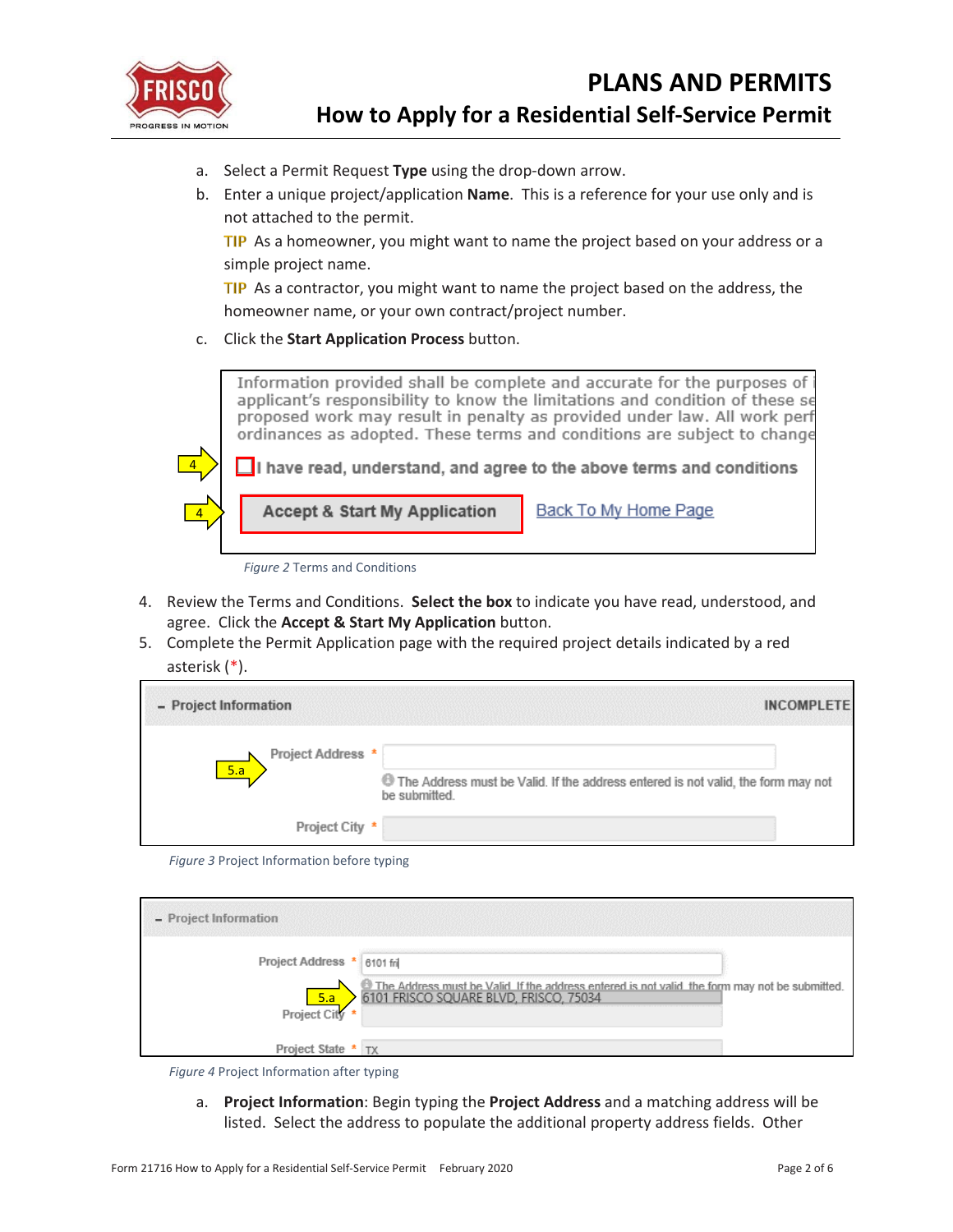

fields relating to **Work Type** will vary depending on the type of Permit. Enter the requested information.

b. **Owner**: The Owner Name and Address information will be populated from County records. You may add **Email** and **Phone Number** for contacting the owner.

| $-$ Contractor                                                          |                                                                                                                                                                                                              | <b>INCOMPLETE</b> |
|-------------------------------------------------------------------------|--------------------------------------------------------------------------------------------------------------------------------------------------------------------------------------------------------------|-------------------|
| 5.c<br>$\Box$ Fill section with information from current logged in user |                                                                                                                                                                                                              |                   |
| Please choose your relationship to<br>this permit application           | Owner<br>Ο<br>Registered Contractor                                                                                                                                                                          |                   |
| 5.c.i                                                                   | ○ Agent                                                                                                                                                                                                      |                   |
|                                                                         | By choosing Owner, you certify that: I am the owner and the property is my homestead. I will be completing all associated work and will be solely responsible for code compliance.                           |                   |
|                                                                         | By choosing Registered Contractor, you cerify that: I am a registered contractor with valid State<br>license where applicable.                                                                               |                   |
|                                                                         | By choosing Agent, you certify that: I am an agent of the owner and the work is completed by a<br>person employed directly and regularly by the owner and is exempted by applicable State licensing<br>laws. |                   |
| <b>Registration Number</b>                                              |                                                                                                                                                                                                              |                   |
| <u>5.c.ii</u>                                                           | <b>Enter Contractor's Registration Number and select Lookup</b><br>Lookup                                                                                                                                    |                   |
| Name                                                                    |                                                                                                                                                                                                              |                   |
| <b>Phone Number</b>                                                     |                                                                                                                                                                                                              |                   |
| <b>Address</b>                                                          |                                                                                                                                                                                                              |                   |
| City                                                                    |                                                                                                                                                                                                              |                   |
| State                                                                   |                                                                                                                                                                                                              |                   |
| Zip Code                                                                |                                                                                                                                                                                                              |                   |
| Email                                                                   |                                                                                                                                                                                                              |                   |

<span id="page-2-2"></span><span id="page-2-0"></span>*Figure 5* Contractor Information

- <span id="page-2-1"></span>c. **Contractor**:
	- i Choose the appropriate Contractor role from: Owner, Registered Contractor, or Agent, certifying your role for the permit.
	- ii Fill in the contact information. If you are the **Contractor**, enter your **Registration Number** and select **Lookup**. Review the information for correctness.
	- TIP You can quickly fill in the Owner or Registered Agent contact information by selecting the **Fill Section with information from current logged in user**. You will need to enter your name and review the information to confirm it is correct.
	- **TIP** If you don't know your Contractor Registration Number or status, you can [Search Contractors in eTRAKiT.](https://etrakit.friscotexas.gov/etrakit/Search/aec.aspx)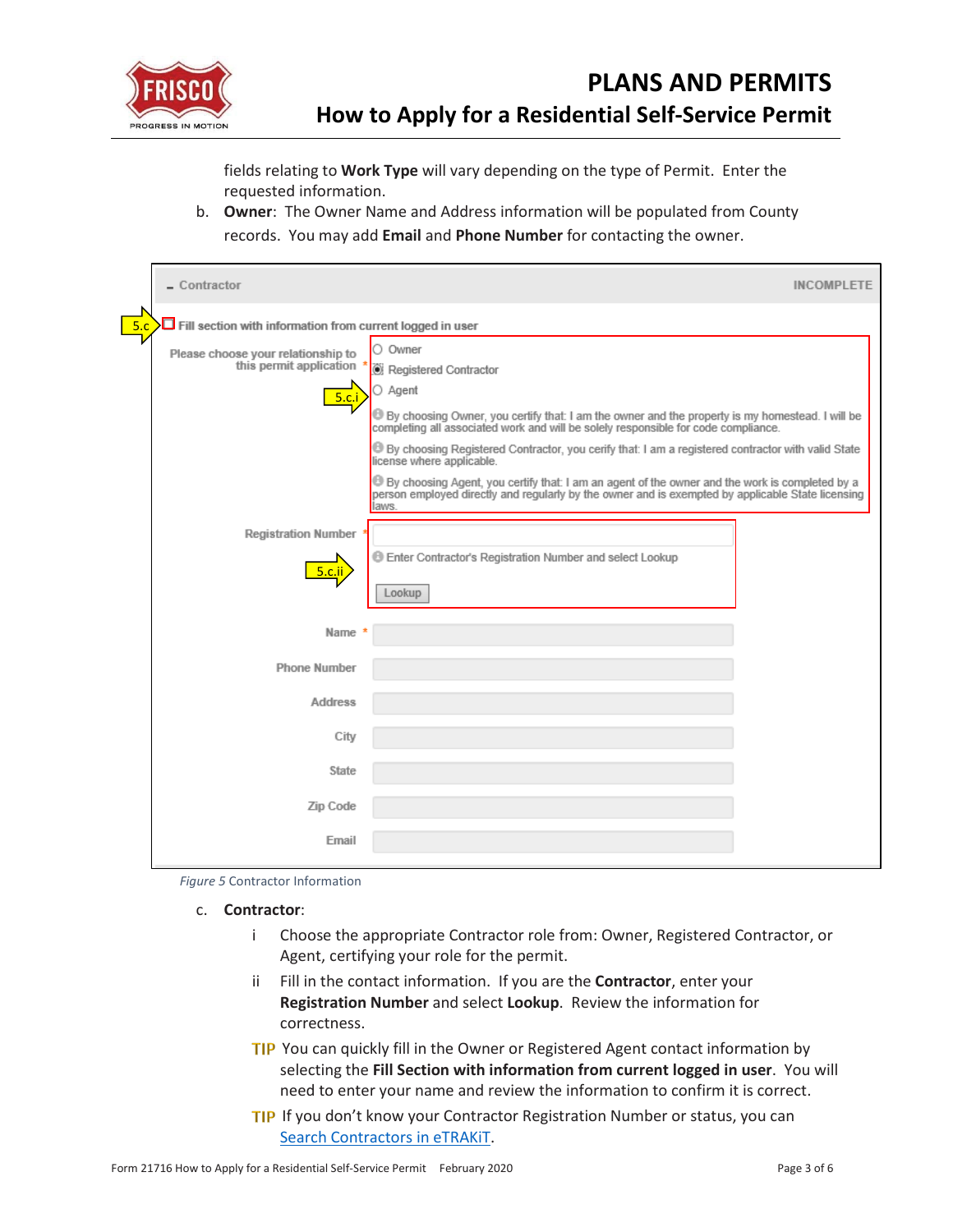

TIP If you are a Contractor and have not registered with the city, you can Apply for [New Registration in eTRAKiT.](https://etrakit.friscotexas.gov/etrakit/AecApplication/AECAppStep1.aspx)

| - Applicant Information                                          |                                                                              |  |
|------------------------------------------------------------------|------------------------------------------------------------------------------|--|
| $\Box$ Fill section with information from current logged in user |                                                                              |  |
| Applicant First and Last Name *                                  |                                                                              |  |
| Phone Number *                                                   |                                                                              |  |
| Applicant Address *                                              |                                                                              |  |
| Applicant City *                                                 |                                                                              |  |
| Applicant State *                                                | <select a="" state=""><br/><math display="inline">\checkmark</math></select> |  |
| Applicant Zip Code *                                             |                                                                              |  |
| Applicant Email Address *                                        |                                                                              |  |

*Figure 6* Applicant Information

- d. **Applicant Information**: Fill in the Applicant contact information. If you are the applicant, you may choose to **Fill section with information from current logged in user**. You will need to enter your name and review the information to confirm it is correct.
- e. **Payment Method**: Select Credit Card (the only method available at this time).
- f. **Signature and Fees**: Read and **Agree** to the certification statement. Review the terms at the end of the form and click the **I Agree** checkbox to sign.
- 6. Click **Save & Calculate Administrative Fees** to see the amount due based on the type of work and quantity values on the form.
- 7. If you need more time before submitting the application, choose to **Save for Later** If you have your payment information ready, select **Submit Request**.

TIP If you aren't directed to the Billing Information page, review the page to see if required fields are missing data.

TIP If you have questions about the fees, please see th[e City of Frisco Permit Fee Schedule.](https://www.friscotexas.gov/DocumentCenter/View/864)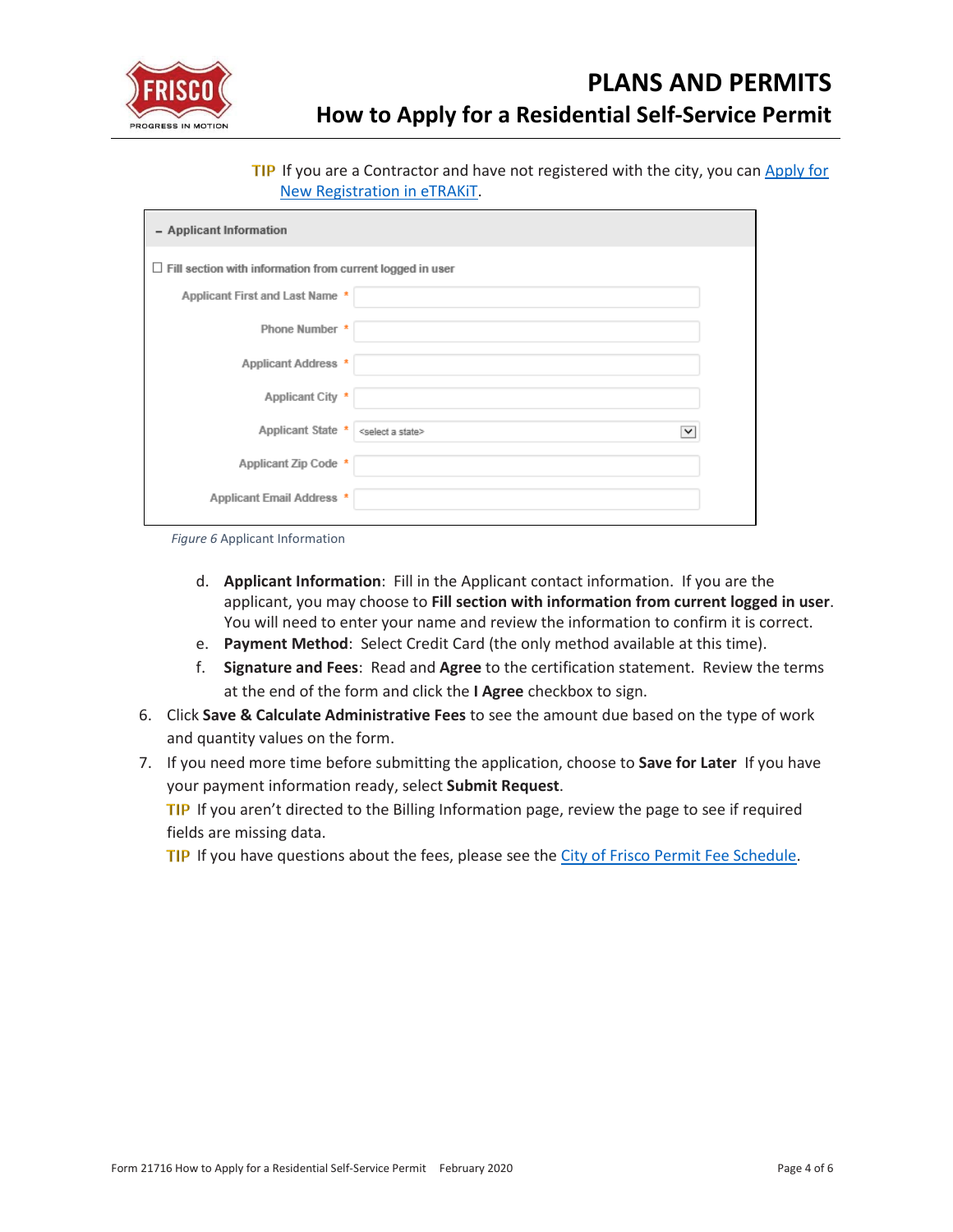

| <sup>→</sup> Home <b>L</b> Profile <b>==</b> Services | John Q Contractor<br>Logout                                                            |
|-------------------------------------------------------|----------------------------------------------------------------------------------------|
| <b>Billing Information</b>                            | February 14, 2020                                                                      |
| Amount Due                                            | \$153.00                                                                               |
| Company Name                                          |                                                                                        |
| First Name*                                           | John Q                                                                                 |
| Last Name*                                            | Contractor                                                                             |
| Address 1*                                            | 6101 Frisco Square Blvd                                                                |
| City *                                                | Frisco                                                                                 |
| Province/State *                                      | <b>TX</b>                                                                              |
| Postal Code/Zip Code *                                | 75034                                                                                  |
| Country*                                              | <b>United States</b><br>▽                                                              |
| $\mathbf{R}$                                          | Pay Now<br>Cancel<br>Note: Payment information will be entered on the following secure |
|                                                       | page.                                                                                  |

*Figure 8* Billing Information

<span id="page-4-0"></span>8. Review and update Billing Information. Select **Pay Now**. You will be directed to the **Order Summary** page.

| <b>Order Summary</b>                      |                              |
|-------------------------------------------|------------------------------|
| PO Number                                 | RES-ROOF-498                 |
| Total                                     | \$<br>153.00                 |
| Credit Card                               | O Bank Account<br>(USA Only) |
| Card Number *<br>$\Box$                   |                              |
| Exp. Date *                               | Card Code                    |
| <b>Billing Address</b>                    |                              |
| First Name<br>John Q                      | Last Name<br>Contractor      |
| <b>Billing Country</b><br><b>USA</b>      | Zo<br>75034                  |
| Street Address<br>6101 Frisco Square Blvd | City<br>Frisco               |
| State<br>ТX                               | Phone Number                 |
| Pay                                       | Cancel                       |

*Figure 7* Order Summary

<span id="page-4-1"></span>9. Enter your Credit Card information and select **Pay**. TIP The card holder name, street number, street name and zip code must exactly match the information on the credit card account.